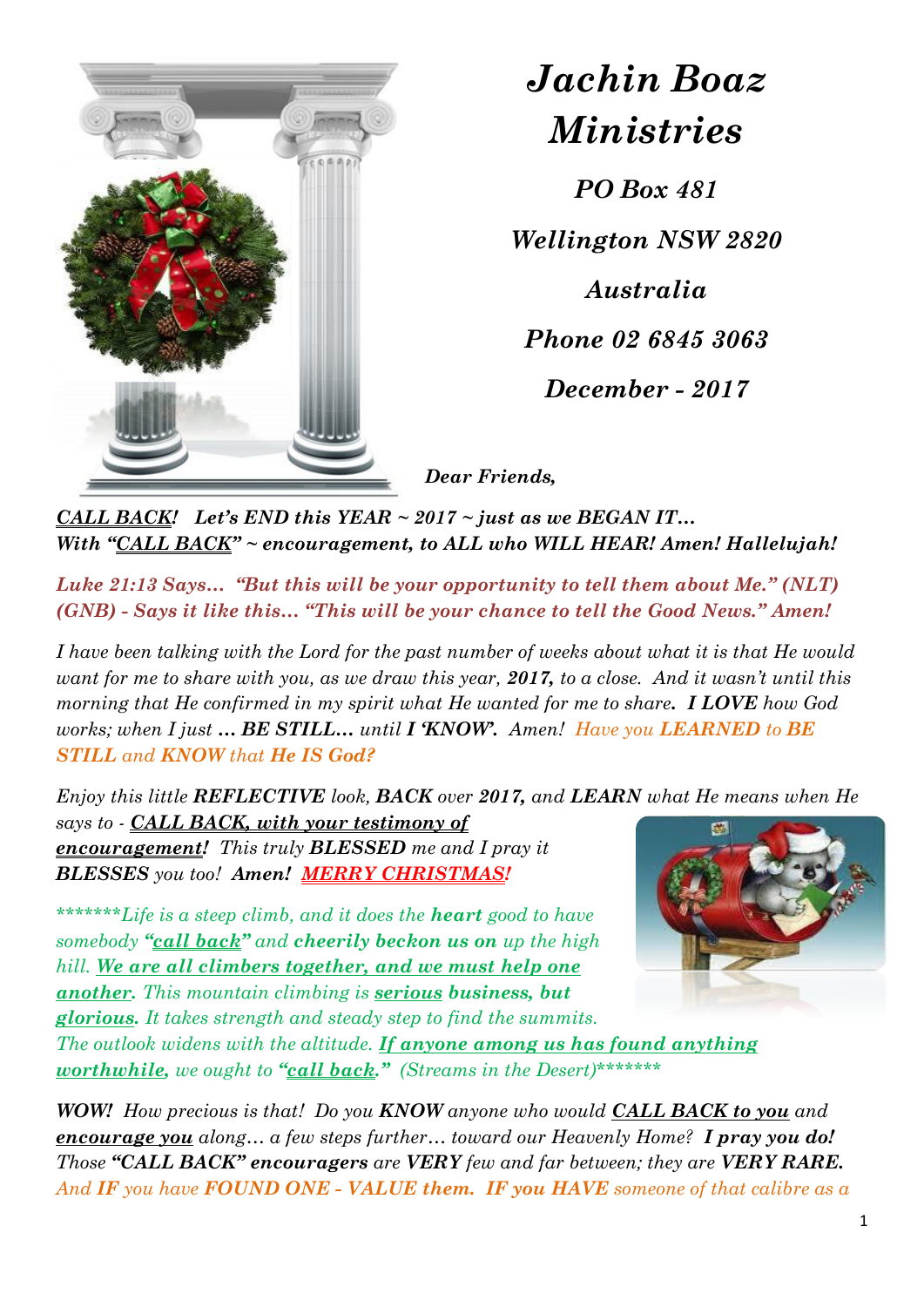*friend or mentor, TREASURE them, and THANK God for them… every day. If you DO NOT have a CALL BACK person in your life, I pray that this may encourage you to BECOME* 



*ONE; for someone else; for by NOW you may realize what it is YOU are missing, and you can USE this precious snippet of information to change someone else's life, by BECOMING their "CALL BACK" person. How precious the GIFT of a "call back" friend you can GIVE this CHRISTMAS! HERE is your opportunity to "Tell them the GOOD NEWS"… as Luke 21:13 said, at the start. We just read… "If anyone among us has found anything worthwhile, we ought to "call back."*

*Let's continue to encourage one another this Christmas Season… with this beautiful poem!* 

*\*\*\*\*\*\*\*If you have gone a little way ahead of me, call back— 'Twill cheer my heart and help my feet along the stony track; And if, perchance, Faith's light is dim, because the oil is low, Your call will guide my lagging course as wearily I go.*

*Call back, and tell me that He went with you into the storm; Call back, and say He kept you when the forest's roots were torn; That, when the heavens thunder and the earthquake shook the hill, He bore you up and held you where the very air was still.*

*Oh, friend, call back, and tell me for I cannot see your face, They say it glows with triumph, and your feet bound in the race; But there are mists between us and my spirit eyes are dim, And I cannot see the glory, though I long for word of Him.*

*But if you'll say He heard you when your prayer was but a cry, And if you'll say He saw you through the night's sin-darkened sky If you have gone a little way ahead, oh, friend, call back— 'Twill cheer my heart and help my feet along the stony track. (Streams in the Desert)\*\*\*\*\*\*\**



*Regardless of the deception, delusion and confusion, that the enemy may have thrown at you this year – BE ENCOURAGED! DON'T LISTEN to his manipulative hype! Show him the gate, and LOCK it as he leaves! BE ENCOURAGED! You are LOVED! There is therefore now NO CONDEMNATION to those who ARE IN Christ Jesus – remember! (Rom 8:1) So ABIDE; GET IN and STAY IN - and BE ENCOURAGED by His Presence!*



*I'm CALLING BACK to you right NOW – to TELL YOU – things are looking pretty good up ahead. Our ETERNITY looms even larger NOW than it did, this time last year. And His PROMISES REMAIN TRUE and UNCHANGED! Heaven is looking GOOD! AWESOME, in fact! And NEARER than you might think - so… KEEP LOOKING UP; and CALLING BACK – to anyone who will HEAR your CALL! STAY in The Word! Jesus made it VERY SIMPLE for us. He too is CALLING us BACK … to Himself, via Repentance and Intimate Obedience, to PREPARE for His soon appearance;*